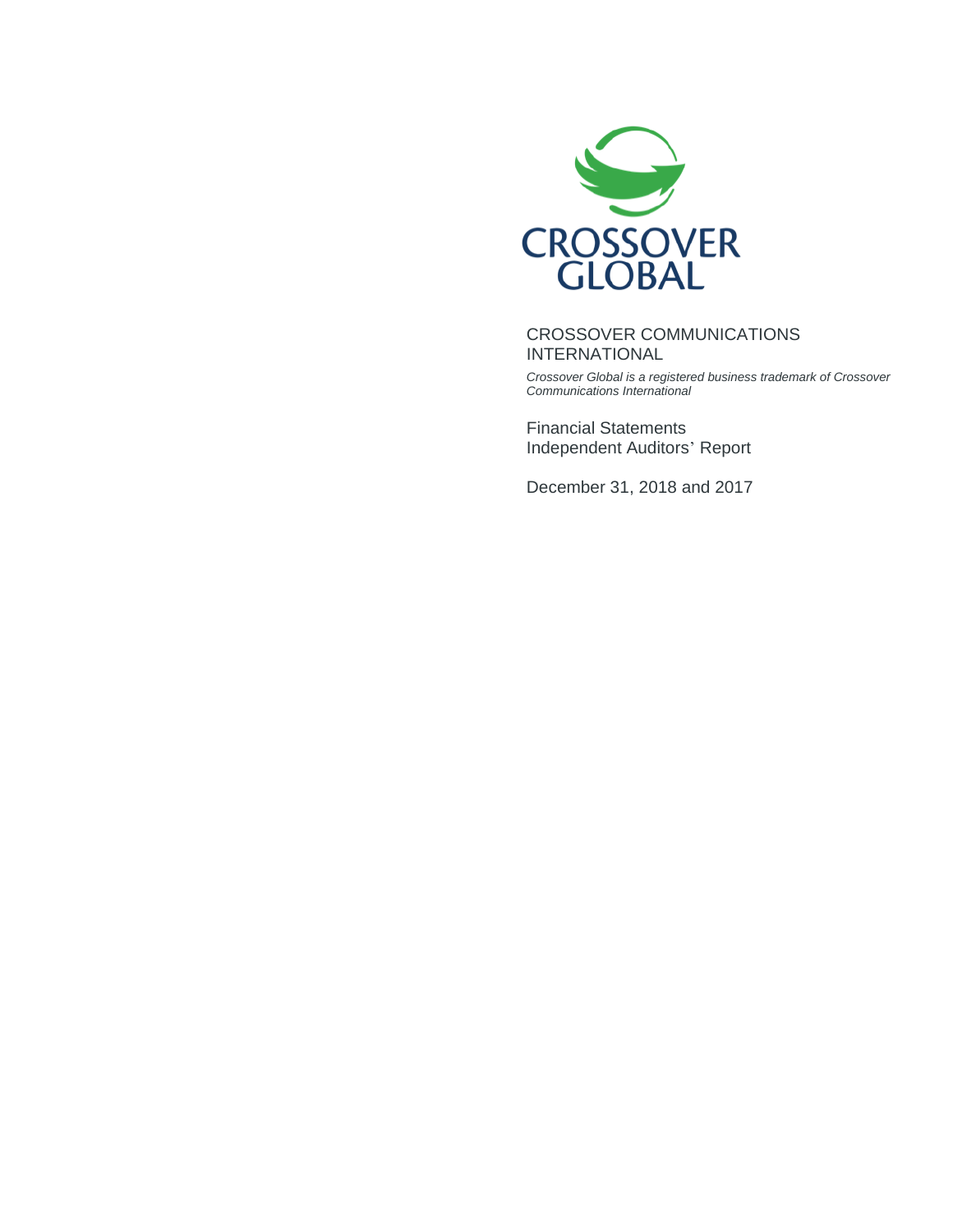# **Table of Contents**

|                                         | Page |
|-----------------------------------------|------|
| Independent Auditors' Report            |      |
| <b>Financial Statements</b>             |      |
| <b>Statements of Financial Position</b> | 3    |
| Statement of Activities–2018            | 4    |
| Statement of Activities–2017            |      |
| <b>Statements of Cash Flows</b>         | 6    |
| Notes to Financial Statements           |      |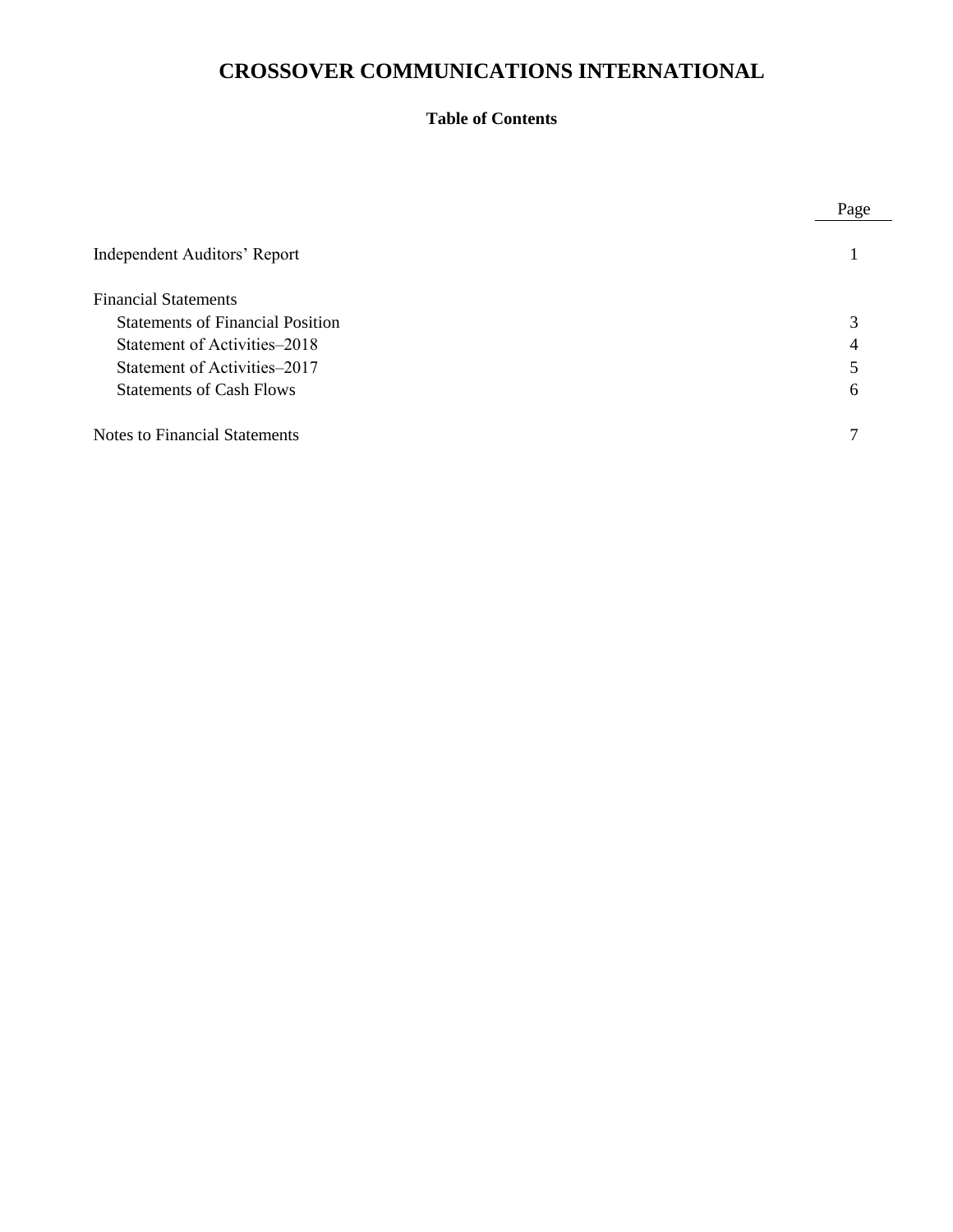

#### **INDEPENDENT AUDITORS' REPORT**

Board of Directors Crossover Communications International Columbia, South Carolina

#### Report on the Financial Statements

We have audited the accompanying financial statements of Crossover Communications International, which comprise the statements of financial position as of December 31, 2018 and 2017, and the related statements of activities and cash flows for the years then ended, and the related notes to the financial statements.

#### *Management's Responsibility for the Financial Statements*

Management is responsible for the preparation and fair presentation of these financial statements in accordance with accounting principles generally accepted in the United States of America; this includes the design, implementation, and maintenance of internal control relevant to the preparation and fair presentation of financial statements that are free from material misstatement, whether due to fraud or error.

#### *Auditors' Responsibility*

Our responsibility is to express an opinion on these financial statements based on our audits. We conducted our audits in accordance with auditing standards generally accepted in the United States of America. Those standards require that we plan and perform the audit to obtain reasonable assurance about whether the financial statements are free from material misstatement.

An audit involves performing procedures to obtain audit evidence about the amounts and disclosures in the financial statements. The procedures selected depend on the auditor's judgment, including the assessment of the risks of material misstatement of the financial statements, whether due to fraud or error. In making those risk assessments, the auditor considers internal control relevant to the entity's preparation and fair presentation of the financial statements in order to design audit procedures that are appropriate in the circumstances, but not for the purpose of expressing an opinion on the effectiveness of the entity's internal control. Accordingly, we express no such opinion. An audit also includes evaluating the appropriateness of accounting policies used and the reasonableness of significant accounting estimates made by management, as well as evaluating the overall presentation of the financial statements.

We believe that the audit evidence we have obtained is sufficient and appropriate to provide a basis for our audit opinion.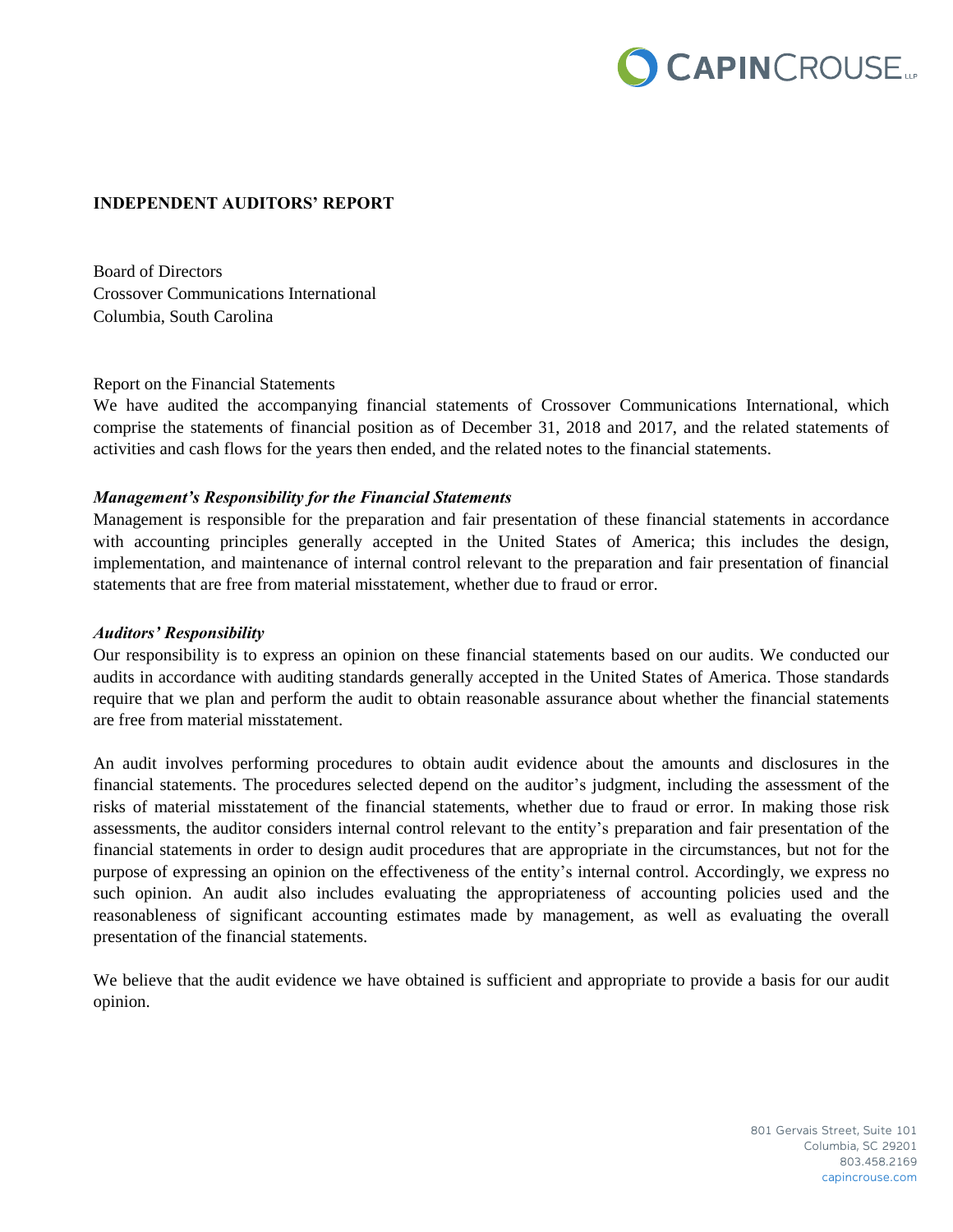Board of Directors Crossover Communications International Columbia, South Carolina

### *Opinion*

In our opinion, the financial statements referred to above present fairly, in all material respects, the financial position of Crossover Communications International as of December 31, 2018 and 2017, and the changes in its net assets and cash flows for the years then ended in accordance with accounting principles generally accepted in the United States of America.

# *Emphasis of Matter*

As described in Note 2 to the financial statements, Crossover Communications International adopted the Financial Accounting Standards Board (FASB) Accounting Standards Update (ASU) 2016-14, *Presentation of Financial Statements of Not-for-Profit Entities.* This has had a material effect on the presentation of the December 31, 2018 and 2017 financial statements.

Capin Crouse LLP

Columbia, South Carolina May 17, 2019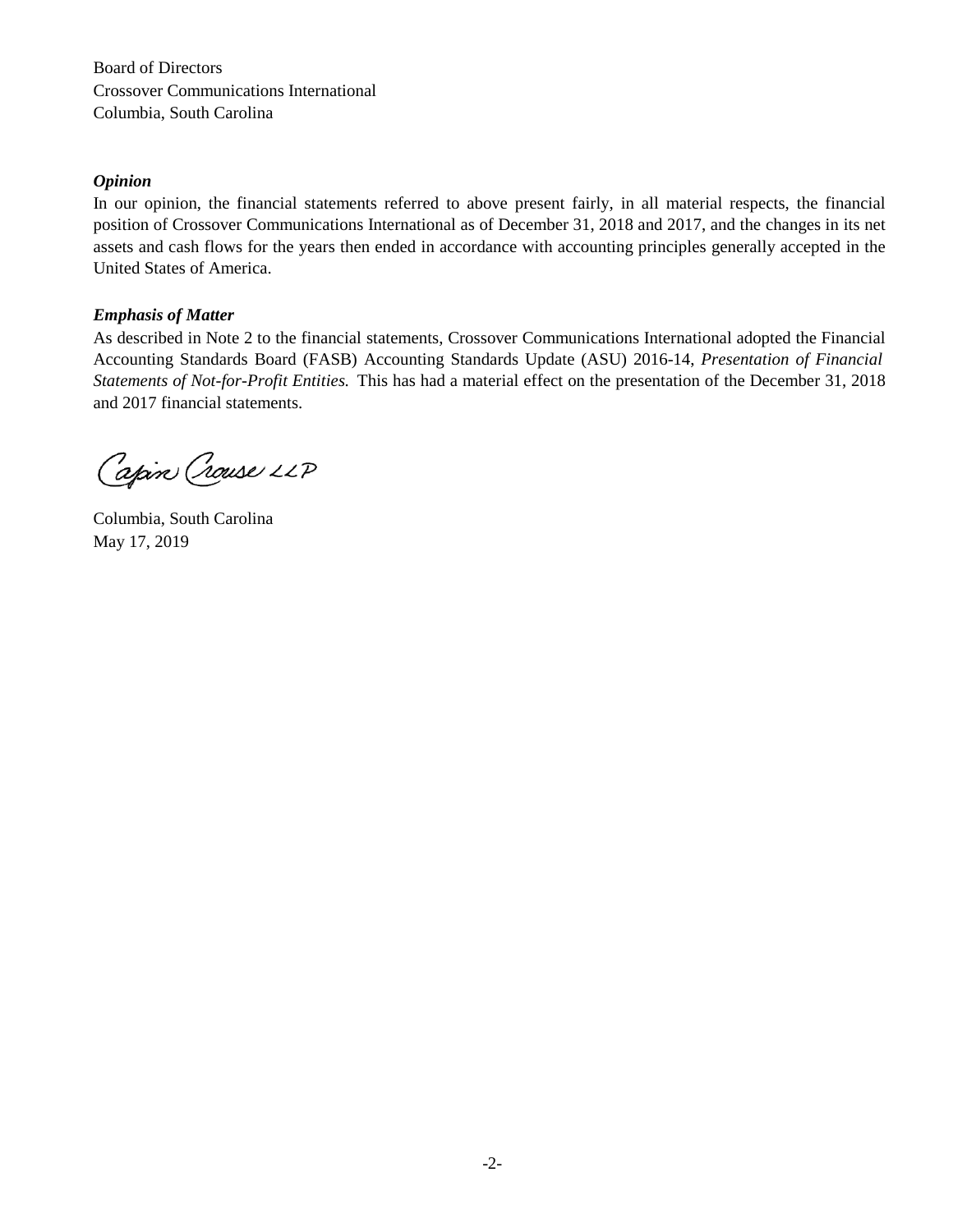# **Statements of Financial Position**

|                                         |    |           | December 31, |           |  |
|-----------------------------------------|----|-----------|--------------|-----------|--|
|                                         |    | 2018      |              | 2017      |  |
| <b>ASSETS:</b>                          |    |           |              |           |  |
| Cash and cash equivalents               | \$ | 271,532   | \$           | 96,566    |  |
| Investments                             |    | 446,446   |              | 453,322   |  |
| Contributions receivable                |    | 420,000   |              |           |  |
| Other assets                            |    | 18,316    |              | 26,363    |  |
| Property and equipment-net              |    | 1,102,446 |              | 1,118,057 |  |
| <b>Total Assets</b>                     | Ж  | 2,258,740 | \$           | 1,694,308 |  |
| <b>LIABILITIES AND NET ASSETS:</b>      |    |           |              |           |  |
| Liabilities:                            |    |           |              |           |  |
| Accounts payable and accrued expenses   | \$ | 39,013    | \$           | 29,471    |  |
| Net assets:                             |    |           |              |           |  |
| Net assets without donor restrictions   |    | 1,421,437 |              | 1,385,676 |  |
| Net assets with donor restrictions      |    | 798,290   |              | 279,161   |  |
|                                         |    | 2,219,727 |              | 1,664,837 |  |
| <b>Total Liabilities and Net Assets</b> | \$ | 2,258,740 | \$           | 1,694,308 |  |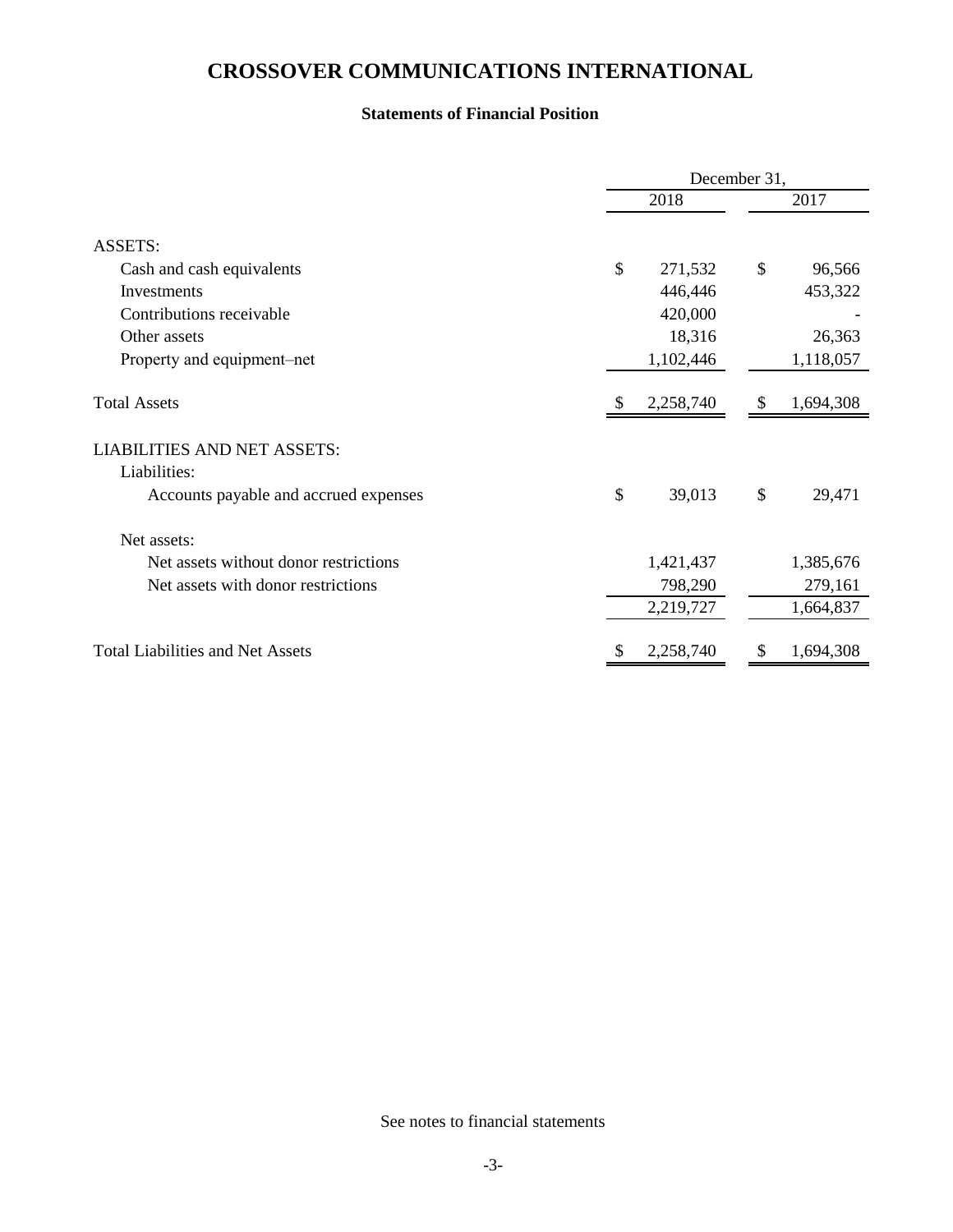# **Statement of Activities**

|                                                                                                                                                                                                                                                                                                                                                                                                                                                                  |                      |    | Year Ended December 31, 2018 |       |           |
|------------------------------------------------------------------------------------------------------------------------------------------------------------------------------------------------------------------------------------------------------------------------------------------------------------------------------------------------------------------------------------------------------------------------------------------------------------------|----------------------|----|------------------------------|-------|-----------|
|                                                                                                                                                                                                                                                                                                                                                                                                                                                                  | <b>Without Donor</b> |    | With Donor                   |       |           |
| <b>SUPPORT AND REVENUE:</b><br>Contributions<br>Activity fees<br>Investment income<br>Other income<br>NET ASSETS RELEASED FROM<br><b>RESTRICTIONS:</b><br>Administrative assessments<br>Satisfaction of purpose restrictions<br><b>Total Net Assets Released</b><br><b>Total Support and Revenue</b><br><b>EXPENSES:</b><br>Program services<br>Supporting activities:<br>Management and general<br>Fundraising<br><b>Total Expenses</b><br>Change in Net Assets | Restrictions         |    | Restrictions                 | Total |           |
|                                                                                                                                                                                                                                                                                                                                                                                                                                                                  |                      |    |                              |       |           |
|                                                                                                                                                                                                                                                                                                                                                                                                                                                                  | \$<br>473,131        | \$ | 2,346,727                    | \$    | 2,819,858 |
|                                                                                                                                                                                                                                                                                                                                                                                                                                                                  | 131                  |    |                              |       | 131       |
|                                                                                                                                                                                                                                                                                                                                                                                                                                                                  | 1,068                |    |                              |       | 1,068     |
|                                                                                                                                                                                                                                                                                                                                                                                                                                                                  | 35,434               |    |                              |       | 35,434    |
|                                                                                                                                                                                                                                                                                                                                                                                                                                                                  | 509,764              |    | 2,346,727                    |       | 2,856,491 |
|                                                                                                                                                                                                                                                                                                                                                                                                                                                                  |                      |    |                              |       |           |
|                                                                                                                                                                                                                                                                                                                                                                                                                                                                  | 90,038               |    | (90,038)                     |       |           |
|                                                                                                                                                                                                                                                                                                                                                                                                                                                                  | 1,737,560            |    | (1,737,560)                  |       |           |
|                                                                                                                                                                                                                                                                                                                                                                                                                                                                  | 1,827,598            |    | (1,827,598)                  |       |           |
|                                                                                                                                                                                                                                                                                                                                                                                                                                                                  | 2,337,362            |    | 519,129                      |       | 2,856,491 |
|                                                                                                                                                                                                                                                                                                                                                                                                                                                                  |                      |    |                              |       |           |
|                                                                                                                                                                                                                                                                                                                                                                                                                                                                  | 1,577,860            |    |                              |       | 1,577,860 |
|                                                                                                                                                                                                                                                                                                                                                                                                                                                                  |                      |    |                              |       |           |
|                                                                                                                                                                                                                                                                                                                                                                                                                                                                  | 481,394              |    |                              |       | 481,394   |
|                                                                                                                                                                                                                                                                                                                                                                                                                                                                  | 242,347              |    |                              |       | 242,347   |
|                                                                                                                                                                                                                                                                                                                                                                                                                                                                  | 723,741              |    |                              |       | 723,741   |
|                                                                                                                                                                                                                                                                                                                                                                                                                                                                  | 2,301,601            |    |                              |       | 2,301,601 |
|                                                                                                                                                                                                                                                                                                                                                                                                                                                                  | 35,761               |    | 519,129                      |       | 554,890   |
| Net Assets, Beginning of Year                                                                                                                                                                                                                                                                                                                                                                                                                                    | 1,385,676            |    | 279,161                      |       | 1,664,837 |
| Net Assets, End of Year                                                                                                                                                                                                                                                                                                                                                                                                                                          | \$<br>1,421,437      | \$ | 798,290                      | \$    | 2,219,727 |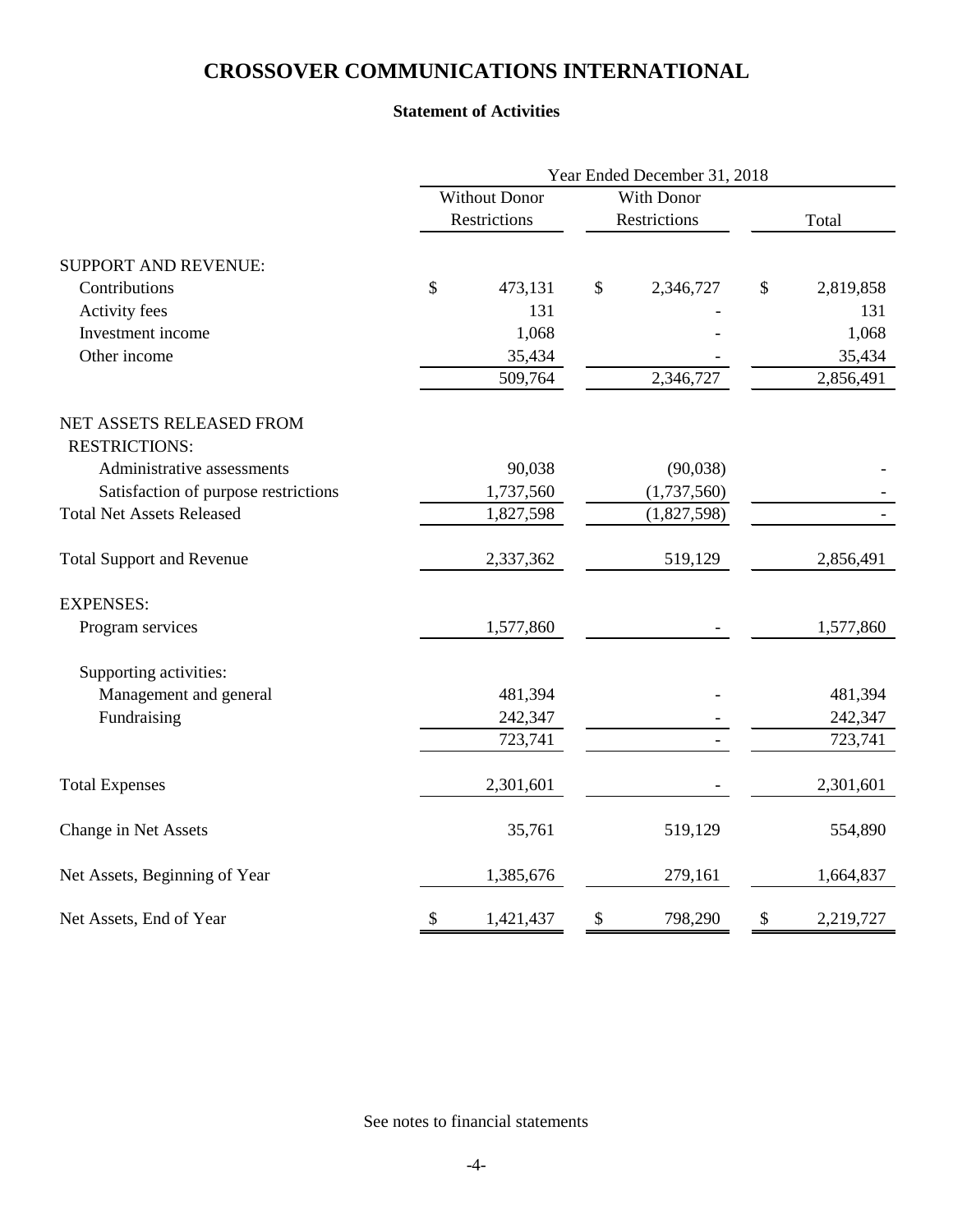# **Statement of Activities**

|                                                                                                                                                                                                                                                                                                                                              |                           | Year Ended December 31, 2017 |    |              |                           |           |  |  |  |  |
|----------------------------------------------------------------------------------------------------------------------------------------------------------------------------------------------------------------------------------------------------------------------------------------------------------------------------------------------|---------------------------|------------------------------|----|--------------|---------------------------|-----------|--|--|--|--|
|                                                                                                                                                                                                                                                                                                                                              |                           | <b>Without Donor</b>         |    | With Donor   |                           |           |  |  |  |  |
| <b>SUPPORT AND REVENUE:</b><br>Contributions<br>Activity fees<br>Investment income<br>Other income<br>NET ASSETS RELEASED FROM<br><b>RESTRICTIONS:</b><br>Administrative assessments<br>Satisfaction of purpose restrictions<br><b>Total Net Assets Released</b><br><b>Total Support and Revenue</b><br><b>EXPENSES:</b><br>Program services |                           | Restrictions                 |    | Restrictions | Total                     |           |  |  |  |  |
|                                                                                                                                                                                                                                                                                                                                              |                           |                              |    |              |                           |           |  |  |  |  |
|                                                                                                                                                                                                                                                                                                                                              | $\boldsymbol{\mathsf{S}}$ | 419,263                      | \$ | 1,629,328    | \$                        | 2,048,591 |  |  |  |  |
|                                                                                                                                                                                                                                                                                                                                              |                           | 96,039                       |    |              |                           | 96,039    |  |  |  |  |
|                                                                                                                                                                                                                                                                                                                                              |                           | 23,712                       |    |              |                           | 23,712    |  |  |  |  |
|                                                                                                                                                                                                                                                                                                                                              |                           | 30,648                       |    |              |                           | 30,648    |  |  |  |  |
|                                                                                                                                                                                                                                                                                                                                              |                           | 569,662                      |    | 1,629,328    |                           | 2,198,990 |  |  |  |  |
|                                                                                                                                                                                                                                                                                                                                              |                           |                              |    |              |                           |           |  |  |  |  |
|                                                                                                                                                                                                                                                                                                                                              |                           | 93,603                       |    | (93, 603)    |                           |           |  |  |  |  |
|                                                                                                                                                                                                                                                                                                                                              |                           | 1,595,205                    |    | (1,595,205)  |                           |           |  |  |  |  |
|                                                                                                                                                                                                                                                                                                                                              |                           | 1,688,808                    |    | (1,688,808)  |                           |           |  |  |  |  |
|                                                                                                                                                                                                                                                                                                                                              |                           | 2,258,470                    |    | (59, 480)    |                           | 2,198,990 |  |  |  |  |
|                                                                                                                                                                                                                                                                                                                                              |                           |                              |    |              |                           |           |  |  |  |  |
|                                                                                                                                                                                                                                                                                                                                              |                           | 1,593,418                    |    |              |                           | 1,593,418 |  |  |  |  |
| Supporting activities:                                                                                                                                                                                                                                                                                                                       |                           |                              |    |              |                           |           |  |  |  |  |
| Management and general                                                                                                                                                                                                                                                                                                                       |                           | 370,486                      |    |              |                           | 370,486   |  |  |  |  |
| Fundraising                                                                                                                                                                                                                                                                                                                                  |                           | 350,848                      |    |              |                           | 350,848   |  |  |  |  |
|                                                                                                                                                                                                                                                                                                                                              |                           | 721,334                      |    |              |                           | 721,334   |  |  |  |  |
| <b>Total Expenses</b>                                                                                                                                                                                                                                                                                                                        |                           | 2,314,752                    |    |              |                           | 2,314,752 |  |  |  |  |
| Change in Net Assets                                                                                                                                                                                                                                                                                                                         |                           | (56, 282)                    |    | (59, 480)    |                           | (115,762) |  |  |  |  |
| Net Assets, Beginning of Year                                                                                                                                                                                                                                                                                                                |                           | 1,441,958                    |    | 338,641      |                           | 1,780,599 |  |  |  |  |
| Net Assets, End of Year                                                                                                                                                                                                                                                                                                                      | \$                        | 1,385,676                    | \$ | 279,161      | $\boldsymbol{\mathsf{S}}$ | 1,664,837 |  |  |  |  |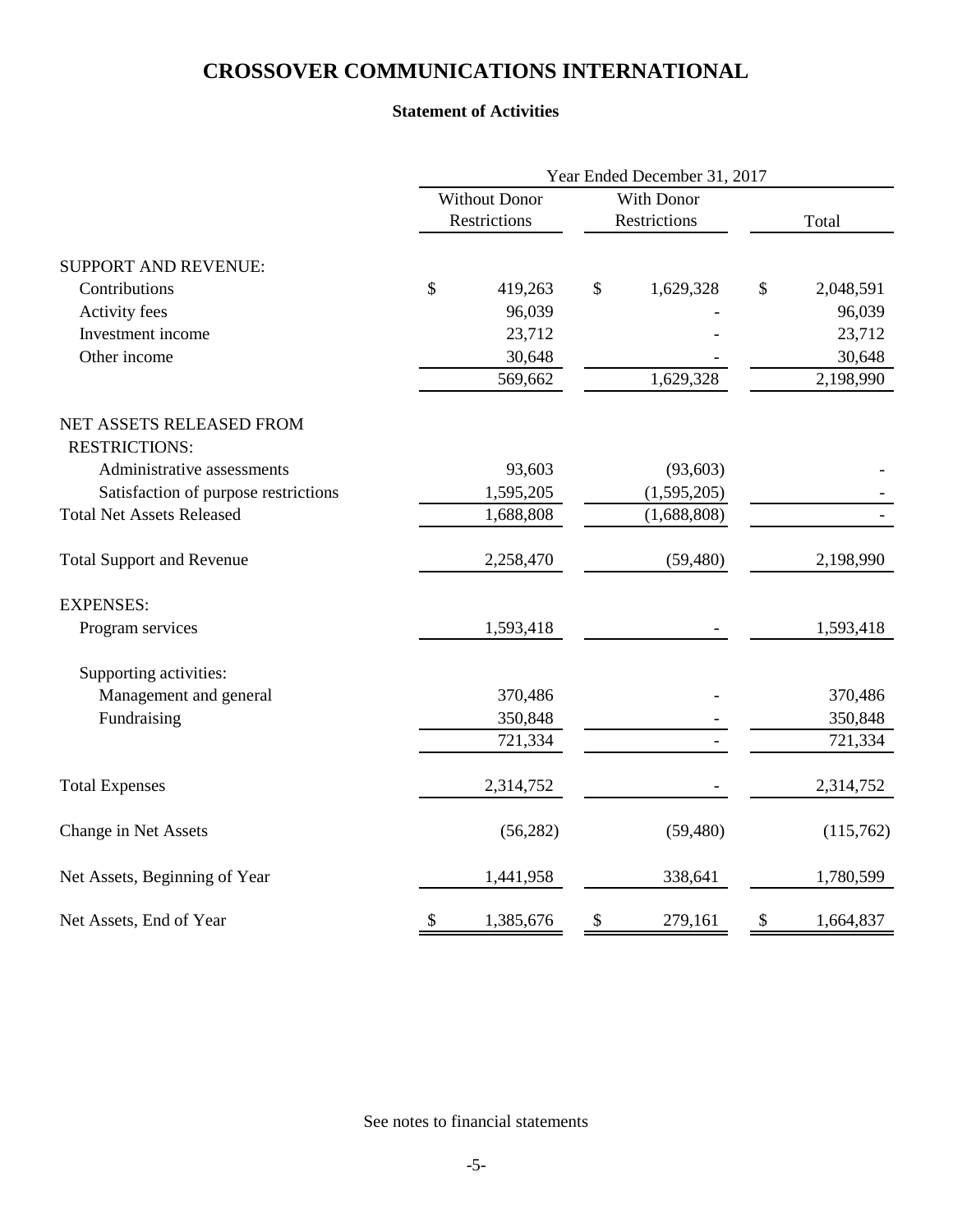#### **Statements of Cash Flows**

|                                                           | Year ended December 31, |                 |
|-----------------------------------------------------------|-------------------------|-----------------|
|                                                           | 2018                    | 2017            |
| CASH FLOWS FROM OPERATING ACTIVITIES:                     |                         |                 |
| Change in net assets                                      | \$<br>554,890           | \$<br>(115,762) |
| Adjustments to reconcile change in net assets to net cash |                         |                 |
| provided (used) by operating activities:                  |                         |                 |
| Depreciation                                              | 25,155                  | 25,155          |
| Realized and unrealized investment gains                  | (1,234)                 | (22, 543)       |
| Donated stock                                             | (57, 883)               | (69, 380)       |
| Change in:                                                |                         |                 |
| Contribution receivable                                   | (420,000)               |                 |
| Other assets                                              | 8,047                   | 2,325           |
| Accounts payable                                          | 9,542                   | 2,325           |
| Deferred revenue                                          |                         | (51, 119)       |
| Net Cash Provided (Used) by Operating Activities          | 118,517                 | (228,999)       |
| CASH FLOWS FROM INVESTING ACTIVITIES:                     |                         |                 |
| Capital expenditures for property and equipment           | (9, 544)                |                 |
| Purchase of investments                                   | (9,626)                 |                 |
| Proceeds from sale of investments                         | 75,619                  | 126,575         |
| Net Cash Provided by Investing Activities                 | 56,449                  | 126,575         |
| CASH FLOWS FROM FINANCING ACTIVITIES:                     |                         |                 |
| Payments on line of credit                                | (55,000)                | (345,000)       |
| Proceeds from line of credit                              | 55,000                  | 345,000         |
| Net Cash Provided by Financing Activities                 |                         |                 |
| Net Change in Cash and Cash Equivalents                   | 174,966                 | (102, 424)      |
| Cash and Cash Equivalents, Beginning of Year              | 96,566                  | 198,990         |
| Cash and Cash Equivalents, End of Year                    | \$<br>271,532           | \$<br>96,566    |
| SUPPLEMENTAL DISCLOSURE:                                  | \$<br>22                | \$<br>3,179     |
| Cash paid for interest on line of credit                  |                         |                 |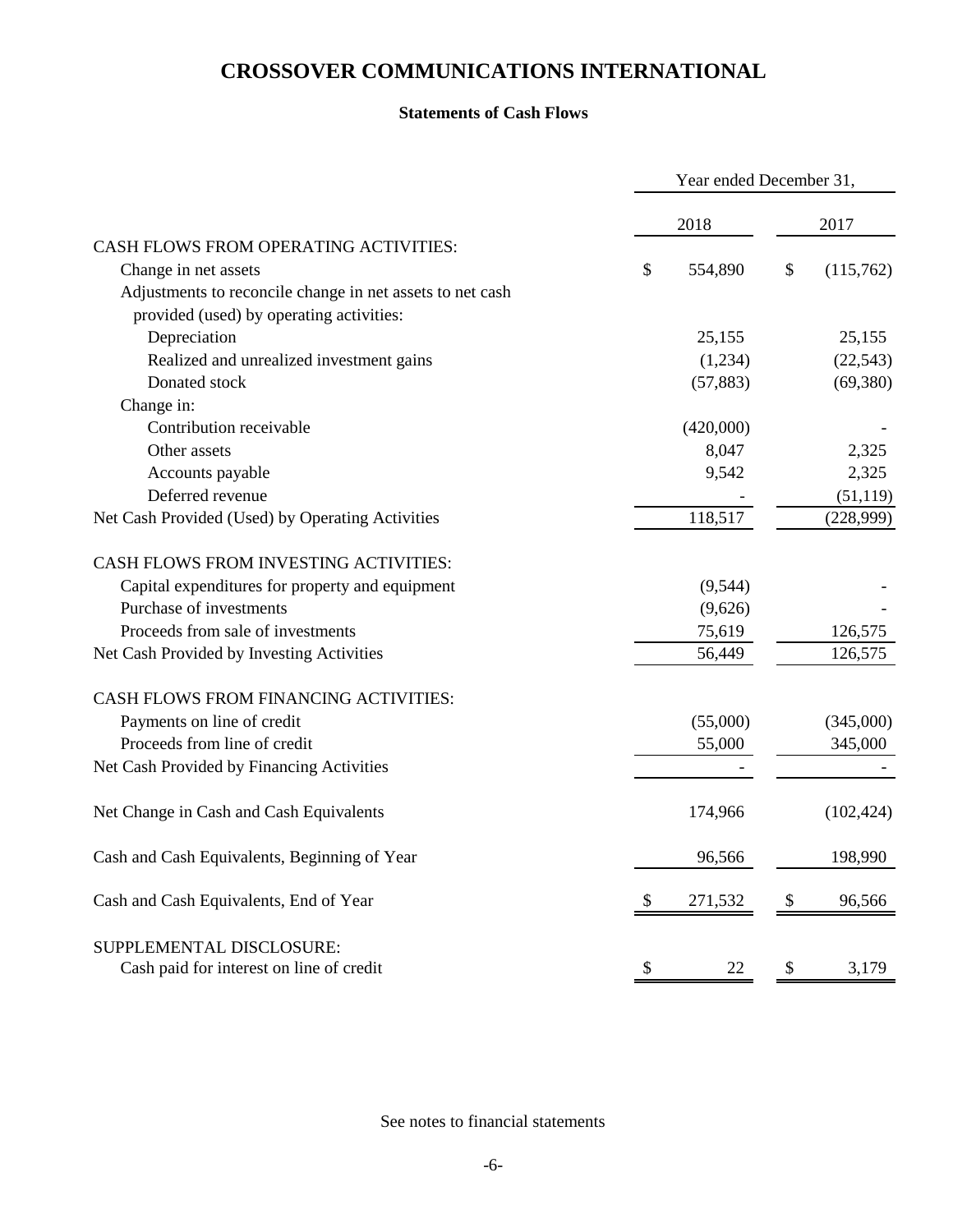### **Notes to Financial Statements**

December 31, 2018 and 2017

### 1. NATURE OF ORGANIZATION:

Crossover Communications International (CCI) is a not-for-profit South Carolina corporation. CCI plants multiplying churches among unreached peoples of the world. CCI is an independent affiliate of a global ministry that mobilizes church planters from five sending bases in Brazil, Caucasus, Central Asia, Moldova, and the United States.

CCI is exempt from federal income tax under Section  $501(c)(3)$  of the Internal Revenue Code (Code) and comparable state law. Contributions to CCI are deductible from income taxes within the limitations prescribed by the Code. CCI is not a private foundation under Section 509(a)(1) of the Code.

## 2. SIGNIFICANT ACCOUNTING POLICIES:

The financial statements of CCI are prepared on the accrual basis. The significant accounting policies followed are described below to enhance the usefulness of the financial statements to the reader.

The preparation of financial statements in conformity with accounting principles generally accepted in the United States requires management to make estimates and assumptions that affect the financial statements. Actual results could differ from those estimates.

### CASH AND CASH EQUIVALENTS

Cash and cash equivalents are comprised of highly liquid investments with original maturity dates of less than three months. These accounts may, at times, exceed federally insured limits. CCI has not experienced any losses in such accounts. Management believes it is not exposed to any significant credit risk on cash and cash equivalents.

#### INVESTMENTS

Investments in equity securities with readily determinable fair values and all debt securities are reported at fair value, which is based on quoted market prices. If quoted market prices are not available, fair values are based on quoted market prices of comparable instruments. Donated securities are recorded at fair value at date of donation and thereafter carried in accordance with the above policies. Investment income and realized and unrealized gains and losses are included in unrestricted investment income unless a donor preference or law restricts their use.

Investments are also composed of certificates of deposit and variable life insurance policies. The certificates of deposit have original maturity dates exceeding 90 days and are recorded at cost plus accrued interest. The variable life insurance policies are held at cash surrender value.

### CONTRIBUTIONS RECEIVABLE

Contributions, including unconditional promises to give, are recognized in the period the contribution or promise is made. Such amounts are reported at a value which is based on the expected future cash flows, excluding estimated uncollectible accounts, discounted to present value if due or receivable more than one year from the statement of financial position date. As of December 31, 2018 and 2017, CCI had outstanding contributions receivable of \$420,000 and \$0, respectively. The full balance of the contributions receivable is expected to be collected during 2019.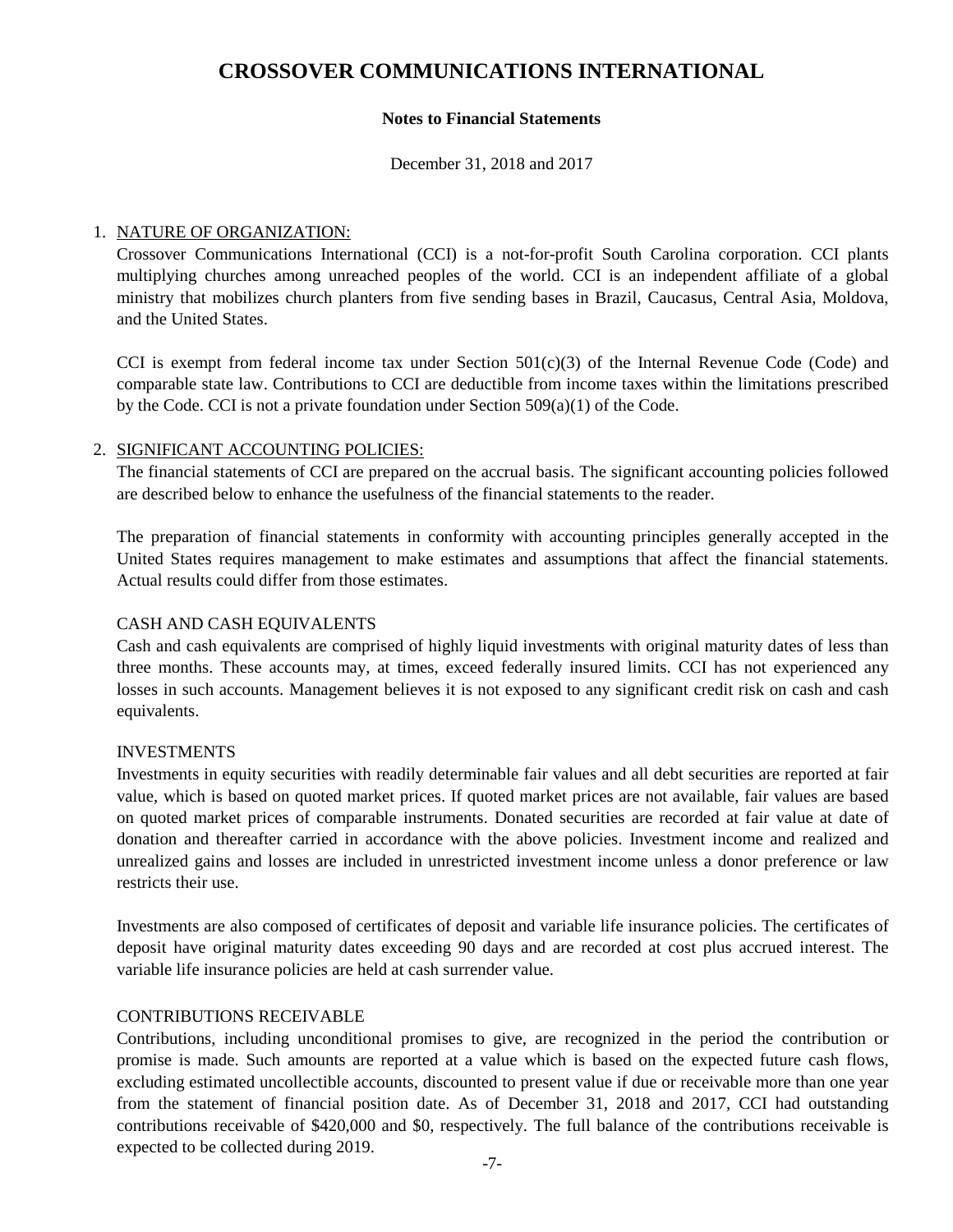## **Notes to Financial Statements**

December 31, 2018 and 2017

## 2. SIGNIFICANT ACCOUNTING POLICIES, continued:

## PROPERTY AND EQUIPMENT–NET

Items capitalized as property and equipment are stated at cost or, if donated, at market value on the date of donation. CCI reports donations of property and equipment as support without donor restrictions unless explicit donor stipulations specify how the donated assets must be used. Absent explicit donor stipulations about how long those long-lived assets must be maintained, CCI reports expirations of donor restrictions when the donated or acquired long-lived assets are placed in service. Depreciation is computed using the straight-line method over the estimated useful lives of the assets ranging from 5 to 39 years. CCI generally capitalizes and reports property and equipment acquisitions in excess of \$5,000.

#### CLASSES OF NET ASSETS

The financial statements report amounts separately by class of net assets. The net assets, revenues, expenses, gains, and losses are classified based on the existence or absence of donor-imposed restrictions. Accordingly, net assets of CCI and changes therein are classified and reported as follows:

Net assets without donor restrictions are currently available at the direction of the board for use in CCI's operations or invested in property and equipment.

*Net assets with donor restrictions* are stipulated by donors for specific operating purposes, for the acquisition of property and equipment, or are time restricted.

All contributions are considered net assets without donor restriction unless specifically restricted by the donor or subject to other legal restrictions.

#### SUPPORT, REVENUE, AND EXPENSES

Revenue is recognized when earned and support when contributions are made, which may be when cash is received, unconditional promises are made, or ownership of other assets is transferred to CCI.

CCI reports gifts of cash and other assets as restricted support if they are received with donor stipulations that limit the use of the donated amounts. When a stipulated time restriction ends or purpose restriction is satisfied, net assets with donor restrictions are reclassified to net assets without donor restrictions and reported in the statements of activities as satisfaction of purpose restrictions. General administrative assessments are charged to support contributions to assist in general funding and administrative activities and functions of CCI.

Gifts-in-kind include contributions of noncash assets such as property or equipment and securities. Gifts-inkind that can be used or sold are measured at fair value. During the years ended December 31, 2018 and 2017, CCI received donations of corporate stock in the amounts of \$57,883 and \$69,380, respectively.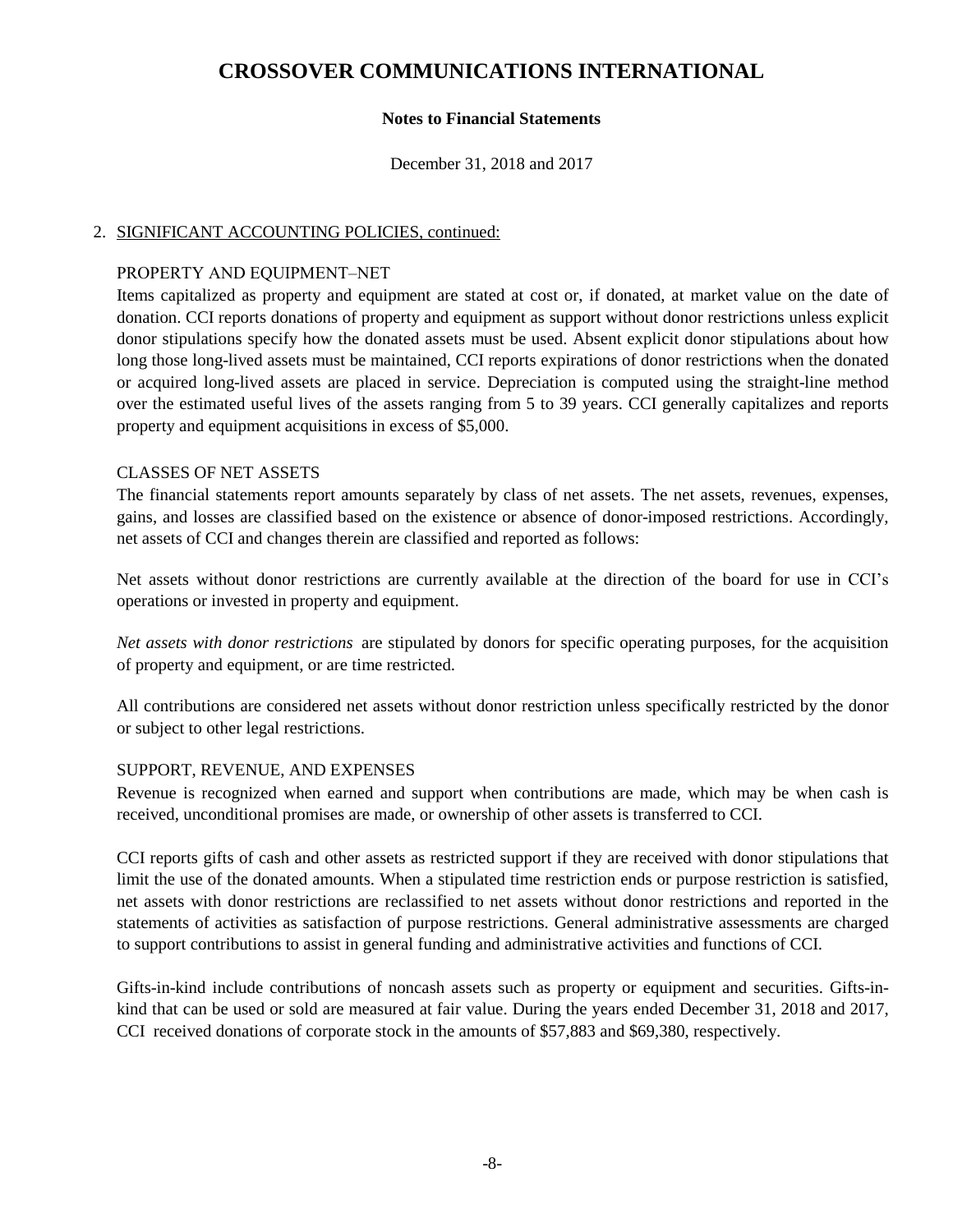## **Notes to Financial Statements**

December 31, 2018 and 2017

#### 2. SUMMARY OF SIGNIFICANT ACCOUNTING POLICIES, continued:

#### SUPPORT, REVENUE, AND EXPENSES, continued

Expenses are reported when costs are incurred. The costs of providing the various program services and supporting activities of CCI have been summarized on a functional basis in the statements of activities. Accordingly, certain costs have been allocated among the program services and the supporting activities benefitted.

## RECENTLY ISSUED ACCOUNTING STANDARDS

In 2016, the Financial Accounting Standards Board (FASB) issued Accounting Standards Update (ASU) No. 2016-14, Presentation of Financial Statements of Not-for-Profit Entities. CCI adopted the provisions of this new standard during the year ended December 31, 2018. In addition to changes in terminology used to describe categories of net assets throughout the financial statements, new disclosures were added regarding liquidity and the availability of resources (Note 3), disclosures related to functional allocation of expenses were expanded (Note 7).

## 3. LIQUIDITY AND FUNDS AVAILABLE:

The following reflects CCI financial assets as of the statement of financial position date, reduced by amounts not available for general use because of contractual or donor-imposed restrictions within one year of the statement of financial position date.

| Financial assets:                                                       |               |
|-------------------------------------------------------------------------|---------------|
| Cash and cash equivalents                                               | \$<br>271,532 |
| Investments                                                             | 446,446       |
| Contributions receivable                                                | 420,000       |
| Financial assets, at year end                                           | 1,137,978     |
|                                                                         |               |
| Less those unavailable for general expenditures within one year due to: |               |
| Contractual or donor-imposed restrictions:                              |               |
| Restricted by donor with purpose and time restrictions                  | (798, 290)    |
| Financial assets available to meet cash needs for general               |               |
| expenditures within one year                                            | S<br>339,688  |

In the event of an unanticipated liquidity need, CCI also could draw upon \$125,000 of an available line of credit (as further discussed in Note 6).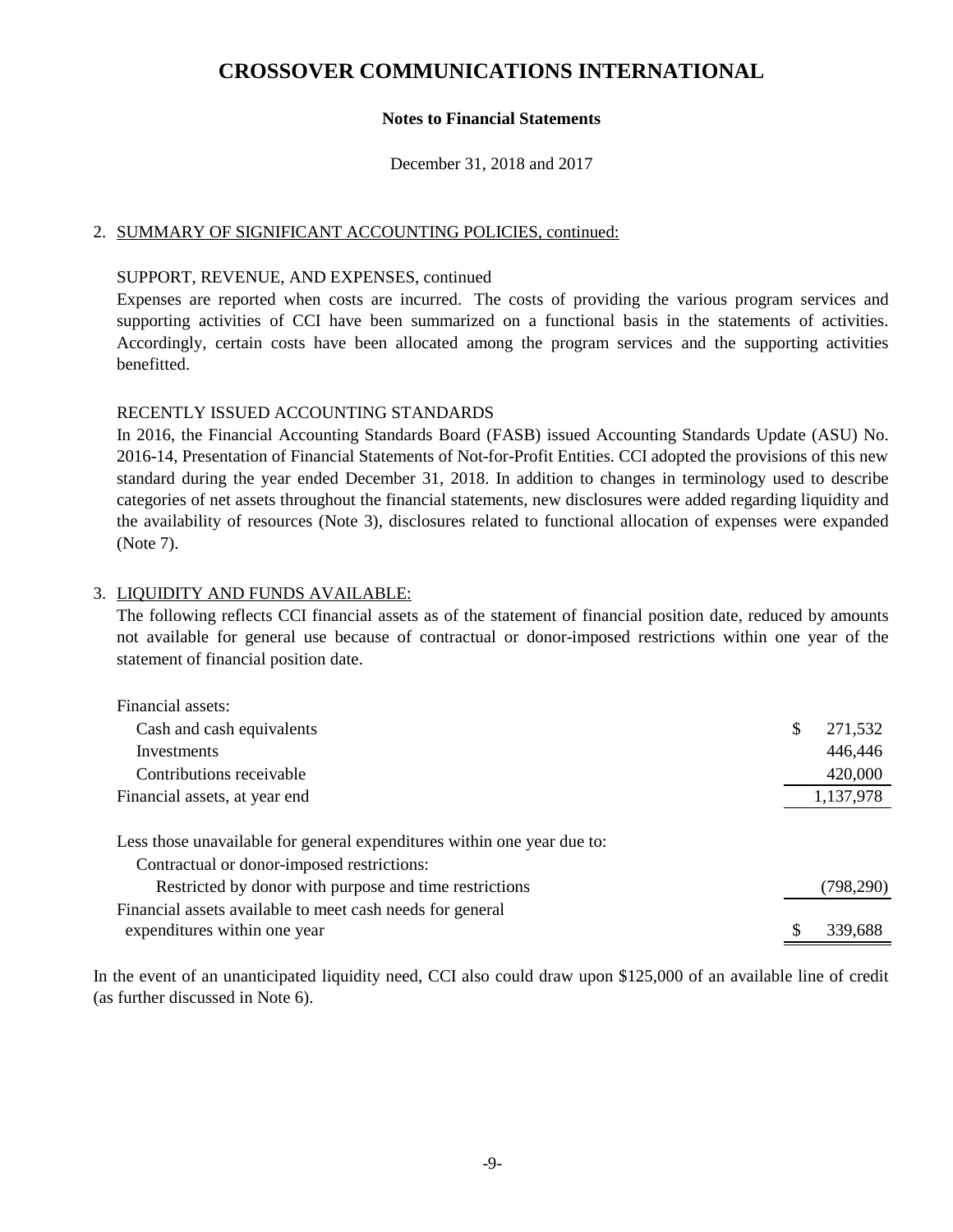# **Notes to Financial Statements**

December 31, 2018 and 2017

### 4. INVESTMENTS:

Investments consist of:

|                                                 | December 31,<br>2018<br>\$<br>4,100<br>175,128<br>145,300<br>324,528<br>84,696<br>37,222<br>121,918<br>446,446<br>-S<br>December 31,<br>2018<br>\$<br>393<br>1,234<br>(559)<br>1,068<br><sup>8</sup><br>December 31, |               |         |  |
|-------------------------------------------------|----------------------------------------------------------------------------------------------------------------------------------------------------------------------------------------------------------------------|---------------|---------|--|
|                                                 |                                                                                                                                                                                                                      |               | 2017    |  |
| Cash and cash equivalents                       |                                                                                                                                                                                                                      | $\mathcal{S}$ | 17,639  |  |
| Cash surrender value of life insurance policies |                                                                                                                                                                                                                      |               | 158,999 |  |
| Certificates of deposit                         |                                                                                                                                                                                                                      |               | 145,079 |  |
|                                                 |                                                                                                                                                                                                                      |               | 321,717 |  |
| Investments at fair value:                      |                                                                                                                                                                                                                      |               |         |  |
| Exchange traded funds                           |                                                                                                                                                                                                                      |               | 82,573  |  |
| Mutual funds                                    |                                                                                                                                                                                                                      |               | 49,032  |  |
|                                                 |                                                                                                                                                                                                                      |               | 131,605 |  |
|                                                 |                                                                                                                                                                                                                      | \$            | 453,322 |  |
|                                                 |                                                                                                                                                                                                                      |               |         |  |
|                                                 |                                                                                                                                                                                                                      |               | 2017    |  |
| Investment income consists of:                  |                                                                                                                                                                                                                      |               |         |  |
| Interest and dividends                          |                                                                                                                                                                                                                      | $\mathcal{S}$ | 1,480   |  |
| Unrealized and realized gains                   |                                                                                                                                                                                                                      |               | 22,543  |  |
| Management fees                                 |                                                                                                                                                                                                                      |               | (311)   |  |
|                                                 |                                                                                                                                                                                                                      | \$            | 23,712  |  |
|                                                 |                                                                                                                                                                                                                      |               |         |  |
| PROPERTY AND EQUIPMENT-NET:<br>5.               |                                                                                                                                                                                                                      |               |         |  |
| Property and equipment-net consists of:         |                                                                                                                                                                                                                      |               |         |  |
|                                                 | 2018                                                                                                                                                                                                                 |               | 2017    |  |

| Land                          | \$<br>422,599   | S | 422,599    |
|-------------------------------|-----------------|---|------------|
| <b>Building</b>               | 980,855         |   | 980,855    |
| Equipment                     | 13,729          |   | 4,184      |
|                               | 1,417,183       |   | 1,407,638  |
| Less accumulated depreciation | (314, 737)      |   | (289, 581) |
|                               |                 |   |            |
|                               | \$<br>1,102,446 | S | 1,118,057  |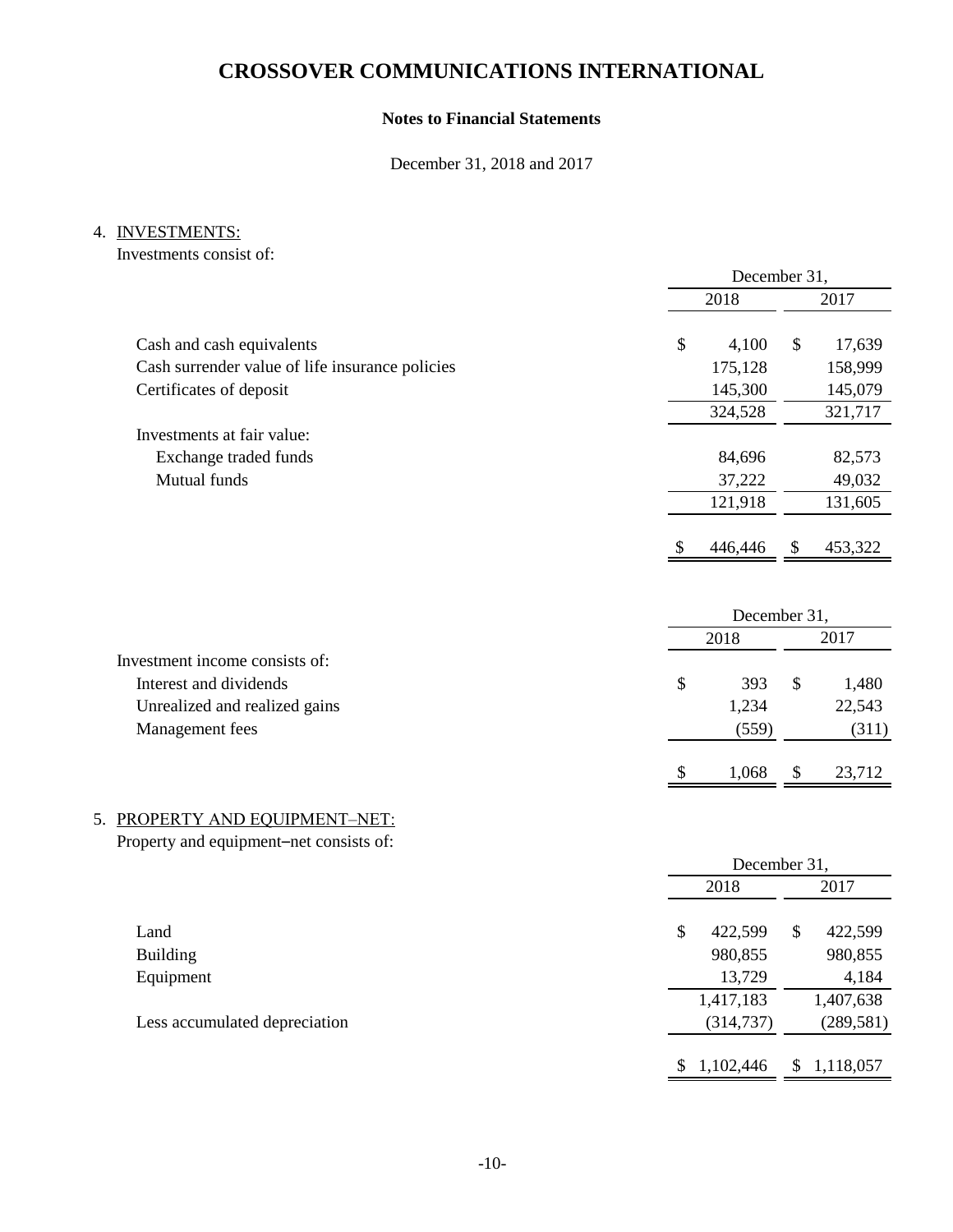### **Notes to Financial Statements**

December 31, 2018 and 2017

## 6. LINE OF CREDIT:

CCI maintains a revolving line of credit of \$125,000 with a financial institution. Interest accrues monthly at the bank's prime rate plus 0.500% per annum. As of December 31, 2018 and 2017, there were no outstanding borrowings under this line of credit. The line of credit was renewed during June 2018 for twelve months. The indebtedness is collateralized by CCI's land and building.

## 7. FUNCTIONAL EXPENSES:

The financial statements report certain categories of expenses that are attributable to one or more program or supporting functions of CCI. These expenses include depreciation, facilities maintenance, and salaries and benefits. Salaries and benefits are allocated to the function where time and effort are expended. Depreciation and facilities maintenance are allocated to the function where time and effort are expended.

|                                         |                 | Year Ended December 31, 2018 |               |                  |
|-----------------------------------------|-----------------|------------------------------|---------------|------------------|
|                                         | Program         | General and                  |               |                  |
|                                         | <b>Expenses</b> | Administrative               | Fundraising   | Total            |
|                                         |                 |                              |               |                  |
| Salaries and benefits                   | 1,038,315<br>\$ | \$<br>214,510                | \$<br>138,529 | \$.<br>1,391,353 |
| Ministry grants                         | 457,732         |                              |               | 457,732          |
| Office supplies, equipment and printing |                 | 81,409                       | 5,221         | 86,630           |
| Professional services                   |                 | 23,606                       |               | 23,606           |
| Utilities and insurance                 |                 | 52,004                       |               | 52,004           |
| Events and meals                        |                 |                              | 43,175        | 43,175           |
| Travel                                  | 20,290          |                              | 11,648        | 31,938           |
| Depreciation and facilities maintenance | 5,394           | 43,153                       | 5,394         | 53,941           |
| Rent expense                            |                 |                              | 12,500        | 12,500           |
| Bank and credit card fees               |                 | 21,239                       |               | 21,239           |
| Other                                   | 56,129          | 45,473                       | 25,880        | 127,482          |
|                                         |                 |                              |               |                  |
| Total expenses                          | 1,577,860       | \$<br>481,394                | \$<br>242,347 | 2,301,601<br>S   |

#### 8. EMPLOYEE BENEFIT PLAN:

CCI offers their eligible employees the opportunity to participate in a Section 403(b) Tax Deferred Annuity Plan (Plan). The Plan allows voluntary employee contributions. CCI contributes 2% of compensation for all eligible employees. CCI made employer contributions of \$24,194 and \$24,462 to the Plan for the years ended December 31, 2018 and 2017, respectively.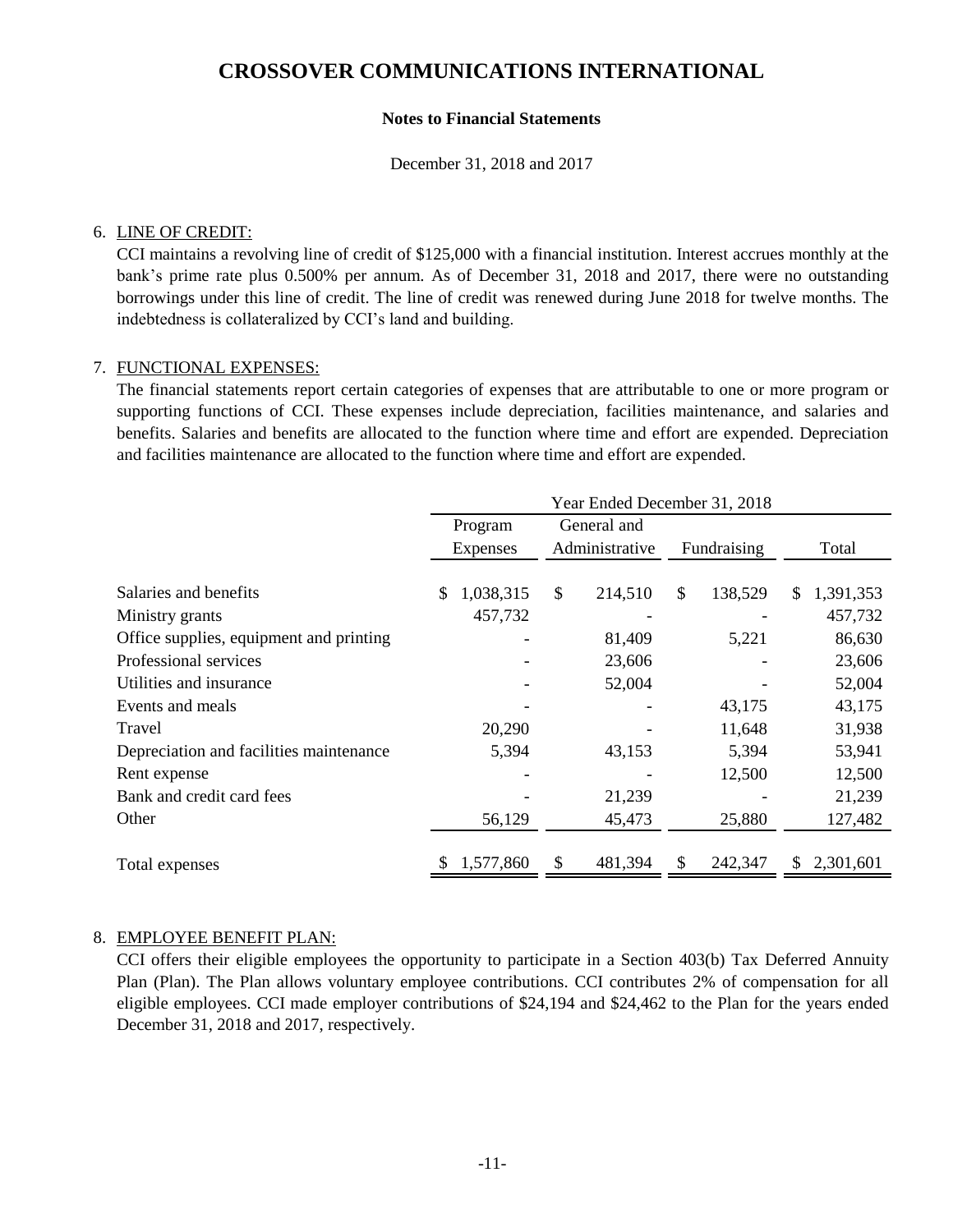### **Notes to Financial Statements**

December 31, 2018 and 2017

#### 9. NET ASSETS WITH DONOR RESTRICTIONS:

Net assets with donor restrictions are available for:

|                                                        | December 31,  |    |         |
|--------------------------------------------------------|---------------|----|---------|
|                                                        | 2018          |    | 2017    |
| Missionary staff funds                                 | \$<br>188,370 | \$ | 220,281 |
| Church planting                                        | 173,333       |    | 24,205  |
| Contribution receivable restricted for church planting | 420,000       |    |         |
| Brazil activity                                        | 6,767         |    | 20,699  |
| Projects                                               | 8,915         |    | 12,547  |
| Mobilization                                           | 905           |    | 1,429   |
|                                                        |               |    |         |
|                                                        | \$<br>798,290 | S  | 279,161 |

# 10.DISCLOSURE OF FAIR VALUE AND FAIR VALUE MEASUREMENTS:

The Fair Value Measurements and Disclosure topic of the FASB Accounting Standards Codification establishes a fair value hierarchy that prioritizes the inputs to valuation techniques used to measure fair value. This hierarchy consists of three broad levels: Level 1 inputs consist of unadjusted quoted prices in active markets for identical assets and have the highest priority, Level 2 inputs consist of observable inputs other than quoted prices for identical assets, and Level 3 inputs have the lowest priority. CCI uses appropriate valuation techniques based on the available inputs to measure the fair value of its investments. When available, CCI measures fair value using Level 1 inputs because they generally provide the most reliable evidence of fair value. Level 3 inputs are only used when Level 1 or Level 2 inputs are not available.

The table on the following page presents the fair value measurements of assets recognized in the accompanying statements of financial position measured at fair value on a recurring basis and the level within the fair value hierarchy in which the fair value measurements fall at December 31, 2018 and 2017.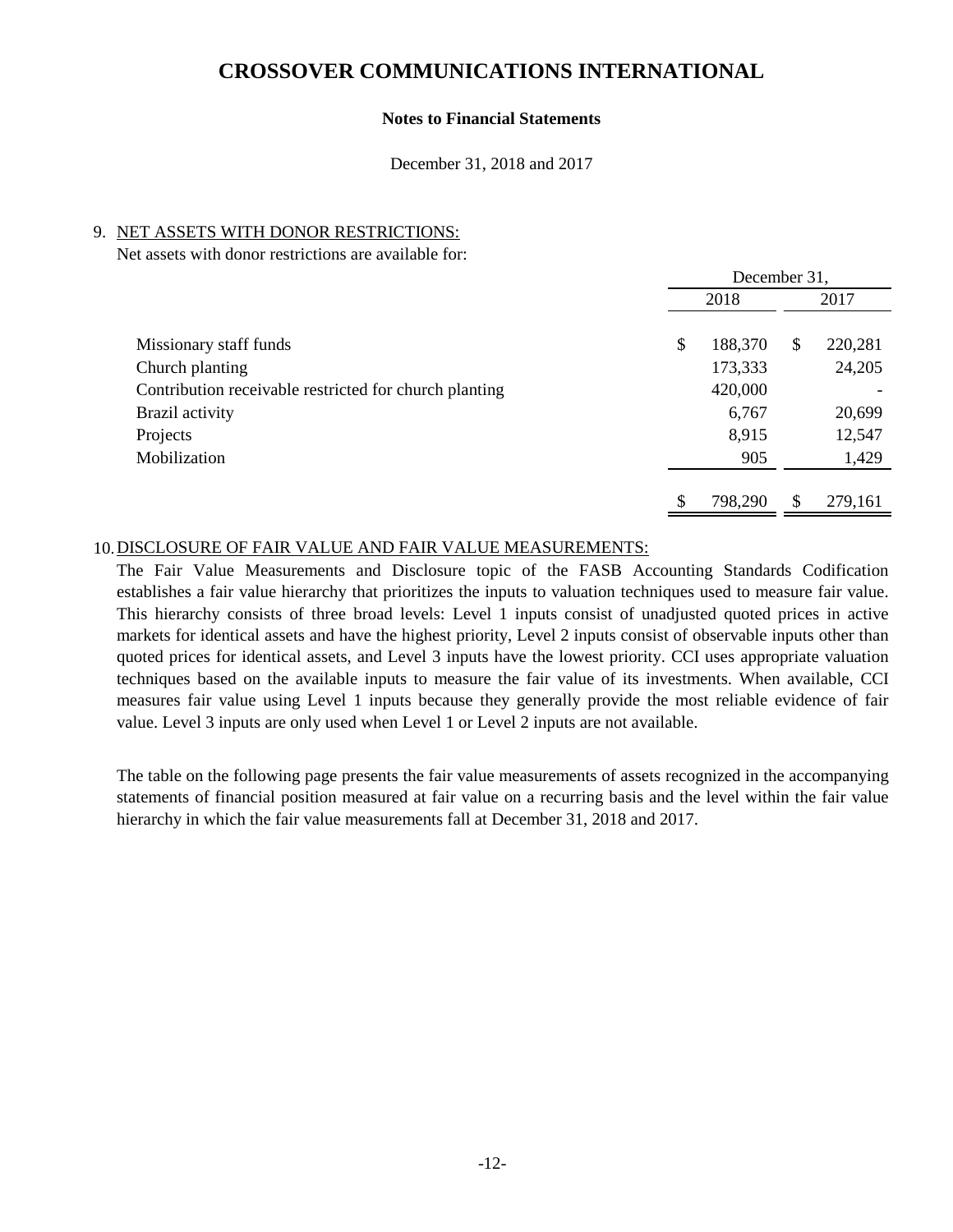## **Notes to Financial Statements**

December 31, 2018 and 2017

## 10.DISCLOSURE OF FAIR VALUE AND FAIR VALUE MEASUREMENTS, continued:

|                                          | December 31, 2018 |         |    |         |                           |                          |         |  |
|------------------------------------------|-------------------|---------|----|---------|---------------------------|--------------------------|---------|--|
|                                          |                   | Total   |    | Level 1 |                           | Level 2                  | Level 3 |  |
| Investments:                             |                   |         |    |         |                           |                          |         |  |
| Exchange traded funds:                   |                   |         |    |         |                           |                          |         |  |
| Large value                              | \$                | 19,630  | \$ | 19,630  | \$                        |                          | \$      |  |
| Mid cap blend                            |                   | 23,742  |    | 23,742  |                           |                          |         |  |
| Large growth                             |                   | 12,495  |    | 12,495  |                           |                          |         |  |
| Large blend                              |                   | 8,017   |    | 8,017   |                           |                          |         |  |
| Small value                              |                   | 9,675   |    | 9,675   |                           |                          |         |  |
| Intermediate term bond                   |                   | 11,137  |    | 11,137  |                           |                          |         |  |
|                                          |                   | 84,696  |    | 84,696  |                           |                          |         |  |
| Mutual funds:                            |                   |         |    |         |                           |                          |         |  |
| Short term bond                          |                   | 9,133   |    | 9,133   |                           |                          |         |  |
| Large blend                              |                   | 11,246  |    | 11,246  |                           |                          |         |  |
| Foreign large blend                      |                   | 5,177   |    | 5,177   |                           |                          |         |  |
| Diversified Pacific/Asia                 |                   | 11,666  |    | 11,666  |                           |                          |         |  |
|                                          |                   | 37,222  |    | 37,222  |                           |                          |         |  |
| Total investments measured at fair value | \$                | 121,918 | \$ | 121,918 | \$                        |                          | \$      |  |
|                                          | December 31, 2017 |         |    |         |                           |                          |         |  |
|                                          |                   | Total   |    | Level 1 |                           | Level 2                  | Level 3 |  |
| Investments:                             |                   |         |    |         |                           |                          |         |  |
| Exchange traded funds:                   |                   |         |    |         |                           |                          |         |  |
| Large value                              | \$                | 18,589  | \$ | 18,589  | \$                        |                          | \$      |  |
| Mid cap blend                            |                   | 16,434  |    | 16,434  |                           |                          |         |  |
| Large growth                             |                   | 14,144  |    | 14,144  |                           |                          |         |  |
| Large blend                              |                   | 12,527  |    | 12,527  |                           |                          |         |  |
| Intermediate term bond                   |                   | 10,237  |    | 10,237  |                           |                          |         |  |
| Intermediate government                  |                   | 10,642  |    | 10,642  |                           |                          |         |  |
|                                          |                   | 82,573  |    | 82,573  |                           |                          |         |  |
| Mutual funds:                            |                   |         |    |         |                           |                          |         |  |
| Real estate                              |                   | 8,486   |    | 8,486   |                           |                          |         |  |
| Short term bond                          |                   | 9,025   |    | 9,025   |                           |                          |         |  |
| Long term bond                           |                   | 10,103  |    | 10,103  |                           |                          |         |  |
| Foreign large blend                      |                   | 7,139   |    | 7,139   |                           |                          |         |  |
| Diversified Pacific/Asia                 |                   | 14,279  |    | 14,279  |                           |                          |         |  |
|                                          |                   | 49,032  |    | 49,032  |                           | $\overline{\phantom{a}}$ |         |  |
| Total investments measured at fair value | \$                | 131,605 | \$ | 131,605 | $\boldsymbol{\mathsf{S}}$ |                          | \$      |  |